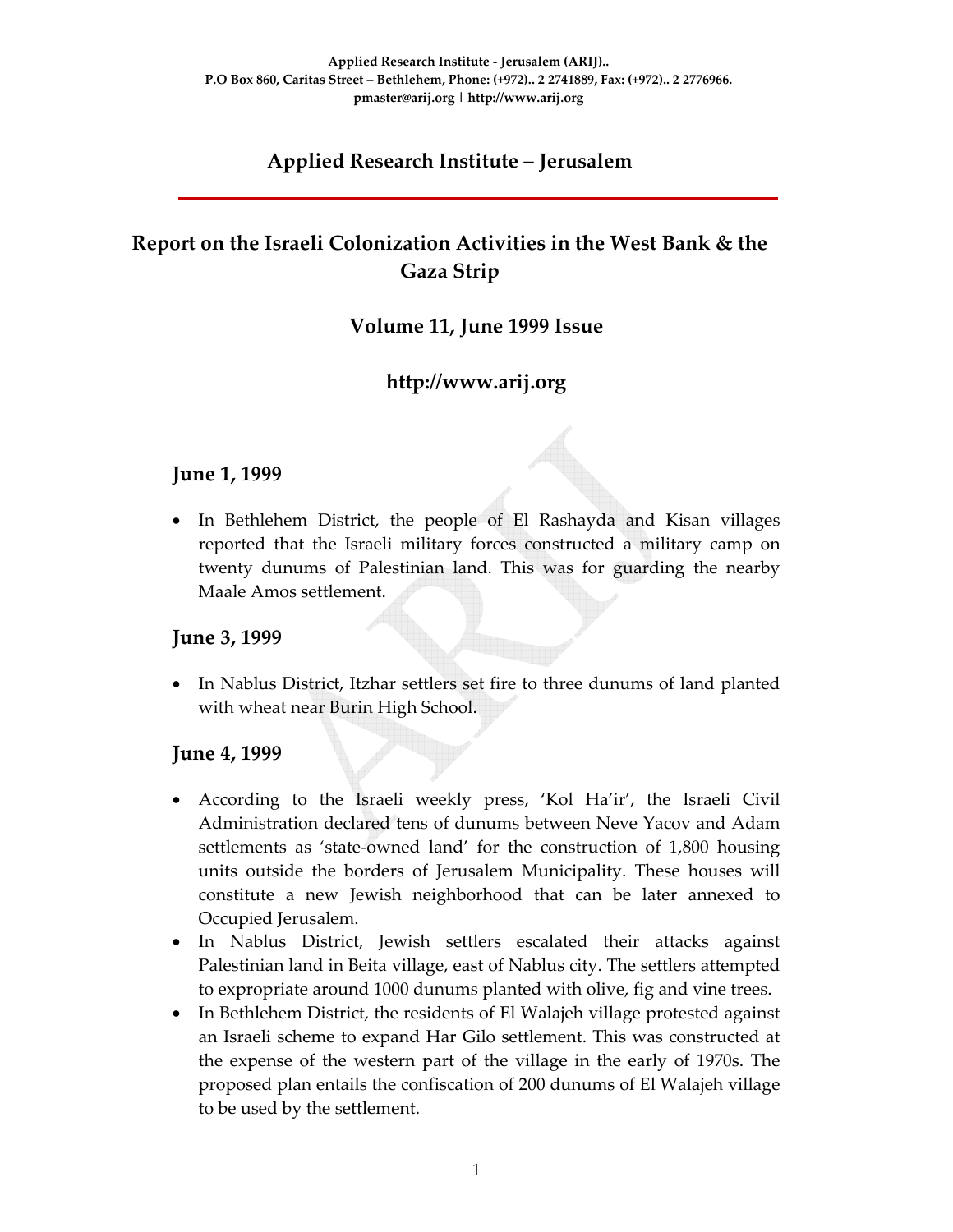### **June 5, 1999**

- The daily 'Al-Ayyam' focused on attacks launched by Beni Heifer settlers against Bani Na'im land in Hebron District during which the settlers annexed by force adjacent land to their settlement (settlement), the second in less than two months. According to eyewitnesses from the Manasra family the settlers uprooted grapes and fruit trees, and annexed 150 dunums to expand the borders of their settlement.
- Jewish settlers of Bracha set a 10‐dunum corn field owned by Maher Ghazi Ali in Kafr Qalil near Nablus on fire, and uprooted orchards of grapes and fruit trees owned by the Al‐Khdoor, Hajoj and Id'ais families.

### **June 7, 1999**

• The Israeli occupying forces demolished a house in the Shu'fat area under the pretext of being built without a permit. The Israeli bulldozers knocked down the house of Muhammad Abu Khdier, 52, from Shu'fat in Jerusalem. The 280 square meter two-storey building, which cost \$ 82,000 to build, was demolished without prior warning or notification. The house was only completed one month ago to provide shelter to a family of 16.

### **June 9, 1999**

- Jewish settlement communities in Jerusalem stepped up their activities to capture Palestinian houses and commercial stores in Arab East Jerusalem.
- Clearance work was resumed by Israeli settlers on a Palestinian land near Adora settlement (settlement) west of Hebron. The settlers resumed their aggression with the protection of Israeli forces that prevented the Palestinians from reaching their land.
- In typical Israeli settlement (settlement) behavior, the Israeli army sealed two Palestinian houses in downtown Hebron, and posted soldiers on the roof tops before allowing settlers to have the houses.

### **June 11, 1999**

• According to reliable sources, within the next few days the Israeli Ministry of Interior will be transferring NIS 25 million to Jewish settlements as compensation for signing the Wye Memorandum eight months ago. Netanyahu's office is exercising pressure on the Ministry of Interior to transfer this amount before the formation of a new government by PM‐ elect Barak.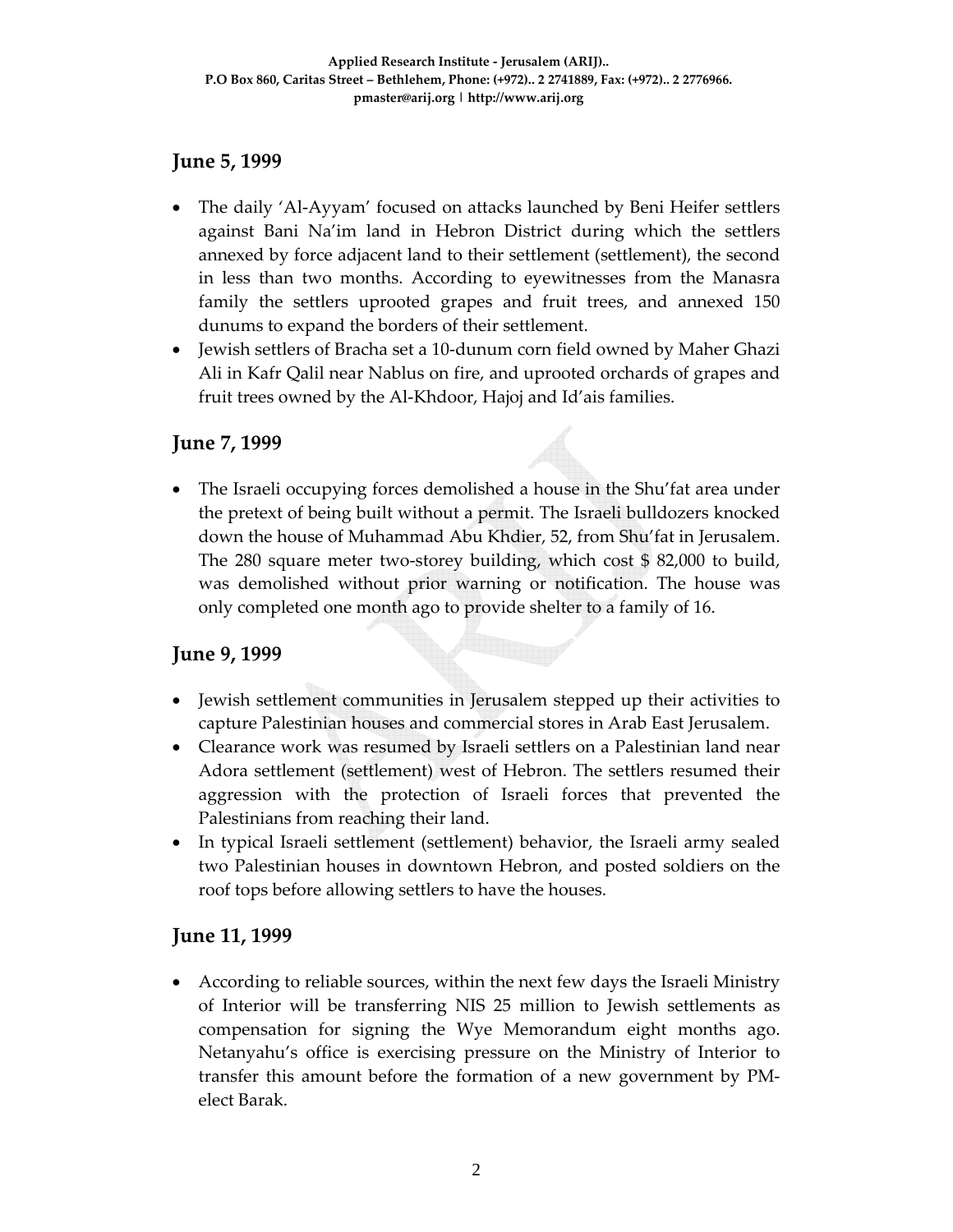### **June 12, 1999**

- Palestinian landlords staged a sit-in strike on land threatened by confiscation at 'Azoun village (to expand Oranit settlement (settlement), Beit Amein and Sanniriya villages in the Qalqilyah District.
- According to a report published by the daily 'Al-Quds', the Israeli occupation authorities have dispatched ultimatums to five Palestinian families of Al Ghazlan from Jerusalem's Silwan neighborhood to leave their homes by 25 June1999.
- The daily 'Al Hayyat Al‐Jadeeda' reported the storming into a Palestinian house by Kach extremists in Souk El Qazazeen, Hebron. The owner of the house, Abdul Mo'ate Sharabate is prohibited by an Israeli military order to repair or restore the house.
- A recently published study revealed Israel's intention to build twenty-one hotels and tourist facilities in settlements built on Palestinian land in the West Bank and Jerusalem.

### **June 14, 1999**

- Jewish settlers resumed the occupation of hilltops in the West Bank. In an attempt to expand their enclave, settlers from the Maale Amos settlement set up five caravans on a 100‐dunum hill known as 'Ras Quwar' under the protection of an Israeli army gun point. This is outside the existing boundaries of their settlement about twenty kilometers from Bethlehem. Local inhabitants said they have seen about ten armed settlers guarding the caravans and accused Israeli soldiers of not interfering to remove the settlers.
- Israeli bulldozers, accompanied by troops and settlers damaged and cleared a Palestinian land in Es Samu' village near Hebron. The land was planted with fruit trees.
- According to a report published by 'Haaretz' daily, Prime Minister‐elect Ehud Barak has reached an agreement with the National Religious Party not to obstruct a plan to connect the settlement of Maale Adumim with Jerusalem. He promised settlers not to rescind a decision to expand Maale Adumim settlement. This decision entails the expropriation of 12,000 dunums from Palestinian landlords to expand Maale Adumim to the same size of Tel‐Aviv. The oral agreement also contains a promise to continue building in East Jerusalem's Har Homa settlement on Abu Ghneim Mountain south‐east of Jerusalem. 'Haaretz' says forty Israeli contractors are competing to carry out their government's plan to build the Har Homa settlement on the confiscated Palestinian land.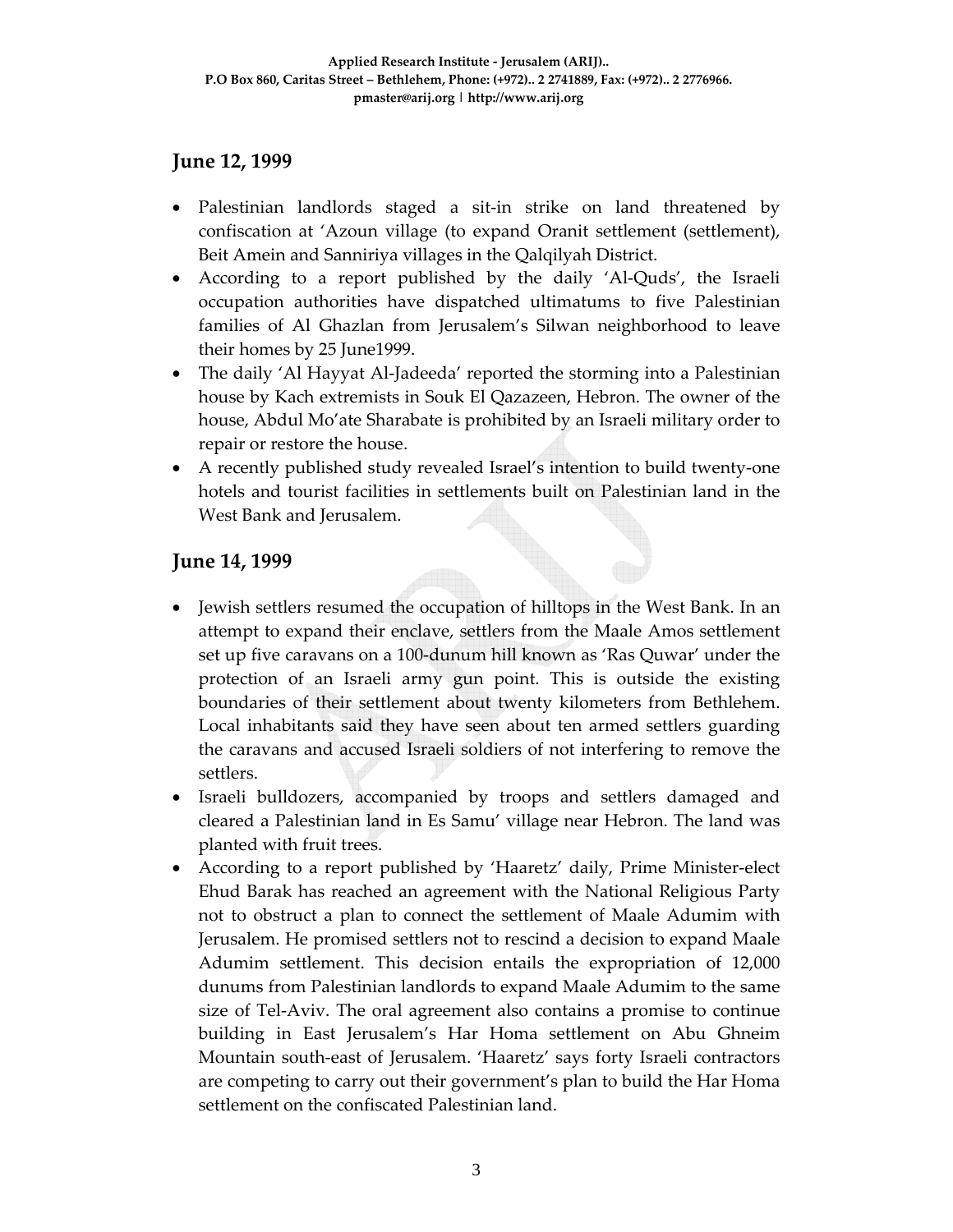### **June 15, 1999**

- Israeli settlers from the Itamar settlement are clearing Palestinian land and uprooting olive trees near the settlement to expand it.
- A new Israeli plan, published by 'Haaretz' newspaper is to build 1000 housing units at Ariel settlement near Salfit. The construction of these units within the next two years has been approved, according to the director‐general of the Ariel Economic Corporation. About half of those units are already under construction. The 1,000 new units will increase the number of households in Ariel from 4,000 to 5,000, a 25 percent increase. In fact, 477 of the housing units were already under construction and contracts are to be signed soon with developers to build the others.
- According to information provided by the spokesperson of the Israeli Interior Ministry in Jerusalem to 'Haaretz' journalist Amira Hass, Israel confiscated 117 ID cards from Palestinian Jerusalemites between January 31, 1999 to May 1999. This cancels their right to enter the country or receive social services. The campaign targets Palestinians accused of living outside the borders of Jerusalem for seven years or more, even if they are native Jerusalemites and the absence was to obtain education or employment abroad. On the other hand, the Orient House questioned the published Israeli statistics. It said that Israel has confiscated 1,260 IDs, since the beginning of this year, thus disproving the published Israeli figures.

## **June 16, 1999**

• Dozens of Palestinians, most of them from the villages of El Furdais and Za'tara near Bethlehem, clashed with Israeli settlers in the south of the West Bank as bulldozers prepared a two-hectare plot of land for the expansion of a nearby Jewish settlement. A 57‐year old Palestinian farmer was wounded during these clashes.

## **June 17, 1999**

- In Jericho District, the Israeli military apparatus ordered the Arab Ommaryin tribesmen to dismantle their homes near El Auja village. Otherwise Israel would demolish them at the owners' expense.
- The Israeli army demolished an uninhabited 160 square meter house owned by Mahmoud Riyan in the village of Beit Leqia in the Ramallah District. The reason given by the authorities for the demolition was that the house had been built without a permit.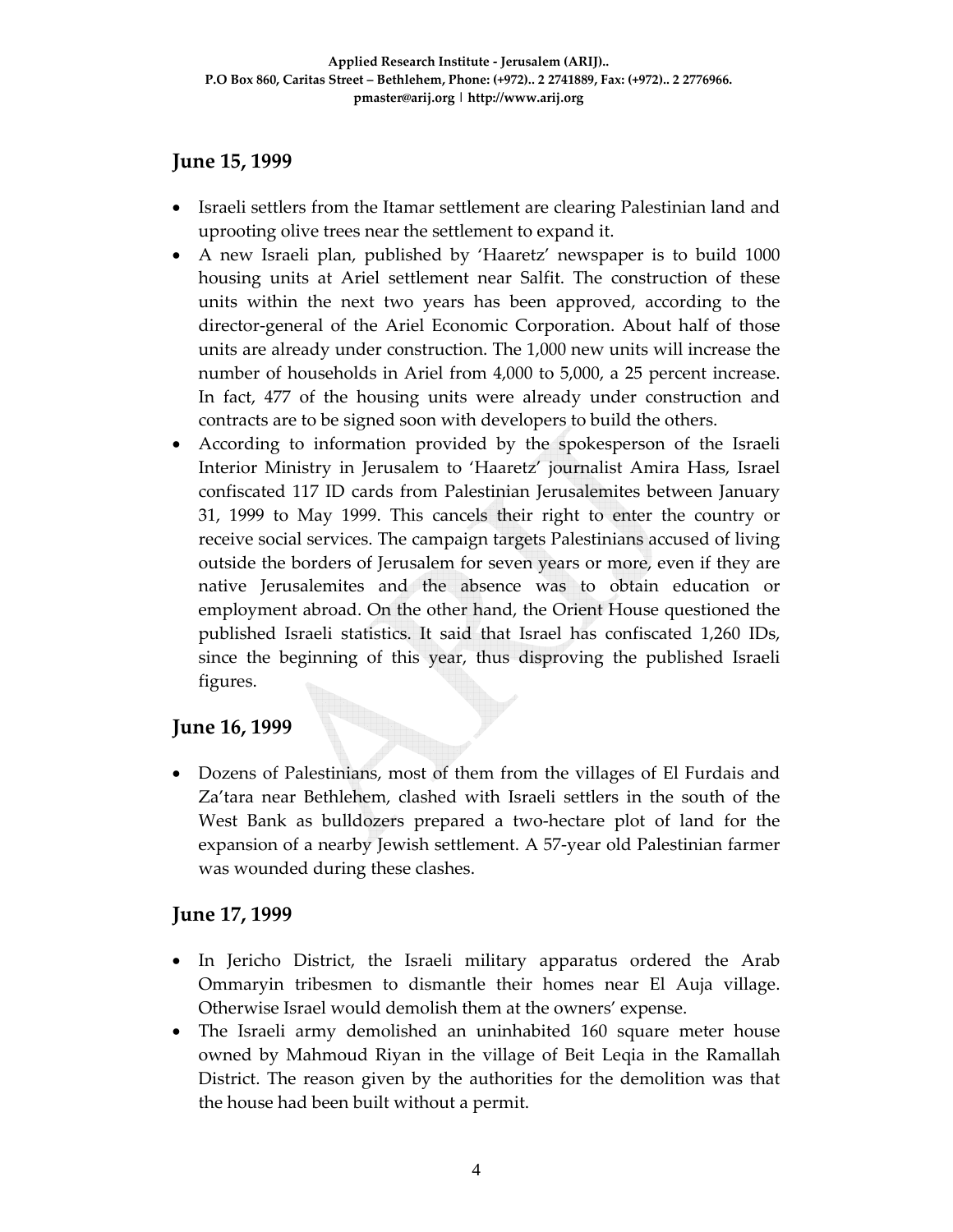- A study conducted by the Applied Research Institute-Jerusalem warned of drastic environmental degradation in Wadi El Biar area in El Khader village due to waste water from the nearby Efrat settlement (settlement). The area is rich in cisterns for irrigation and drinking use.
- In Abu Dis town near Jerusalem, the Israeli authorities demolished two buildings that were under construction, owned by the El Sinawi and Abu Sneneh Families.
- In the El Mukabber Mountain near Jerusalem the Israeli bulldozers, guarded by heavy military forces, uprooted olive trees from land owned by Khalil Aqil.

### **June 18, 1999**

- The 'El Hayyat El-Jadeeda' daily newspaper quoted a report published by the Israeli weekly newspaper 'Kol Ha'ir' on the establishment of a new Jewish settlement neighborhood comprising of 50 housing units in downtown Hebron.
- A new Israeli plan to construct a neighborhood consisting of 350 housing units on 115 dunums of confiscated land in El Mukabber Mountain was disclosed.

#### **June 20, 1999**

• The Palestinian Authority objected to Israel's attempt to build a fortified crossing point at the Bethlehem northern entrance, similar to Erez in Gaza. Palestinian sources noted that the Israeli designs will suffocate Bethlehem and harass the 4000 Palestinians living in the one‐kilo meter area to be confiscated by Israel.

### **June 21, 1999**

• The Palestinians lodged a complaint with the Israeli High Court, appealing against a by‐pass road that will change the entrance of Salfit town.

#### **June 22, 1999**

• The Jerusalem Municipality demolished a 160- square meter home in East Jerusalem inhabited by a Palestinian family of eleven. The home owned by Khalid Ali El Sahuri, lying in As‐Sal'a quarter near El Mukabber Mountain was demolished under the pretext of being built without a permit.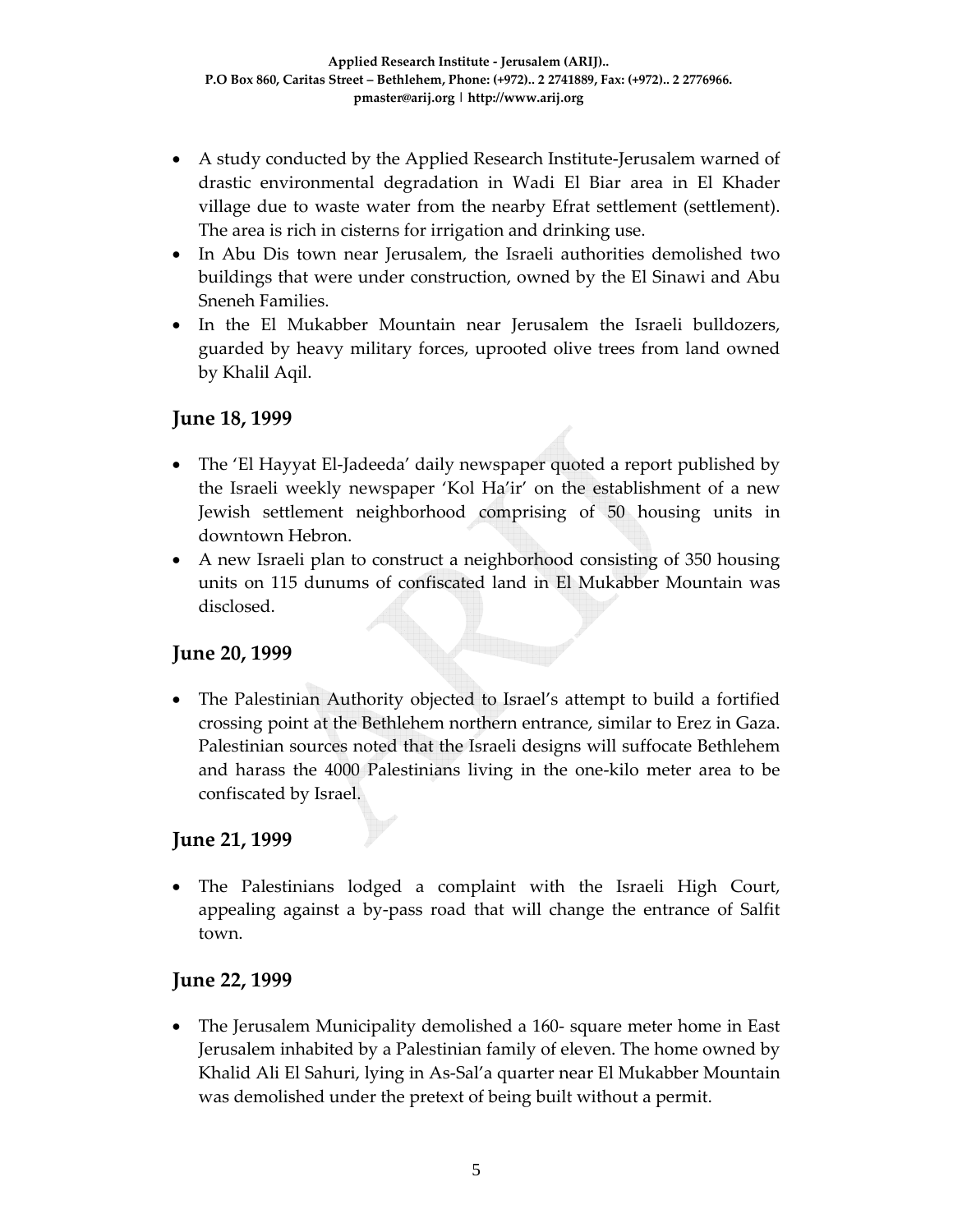- The Israeli authorities unveiled a new scheme to construct a by-pass road to serve Jewish settlements in the West Bank. The construction work will swallow up thousands of acres from Jenin and Nablus Districts.
- Thousands of acres owned by Palestinian families in Jenin District were expropriated by the Israeli authorities. According to a military order, 185 plots or over 500 dunums were confiscated at Silat El Daher village alone. In El Fandaqumiya village, 70 landlords were affected by the expropriation order. In addition to these villages, Attara and Bezariah were badly affected. In Nablus, Israeli survey teams were seen surveying plots at Deir Sharaf village in addition to other lands in the district.

### **June 23, 1999**

- In Bethlehem District, the settlers from Efrat settlement (settlement) brought eight caravans near to the village of El Khader. They also cleared around 100‐confiscated dunums with the aim of converting it into a graveyard.
- The Israeli authorities closed Salim village near Nablus, and uprooted dozens of olive trees under the pretext that they were cultivated in 'state‐ owned land'. Israeli forces on the site prevented journalists and citizens from entering the village throughout the day.

## **June 26, 1999**

- Israeli army bulldozers unearthed Palestinian plots at 'Anata and Jaba' villages near Jerusalem to build a new Jewish industrial zone.
- Israel demolished a house owned by 60-year old Ali Abu Hadid from Bitunia near Ramallah for the sixth time.

## **June 27, 1999**

• Despite the agreement signed between the Israeli government and the Arab villages of Beit Surik, Beit 'Anan, Biddu, Qibya, Qatanna, Beit Adar and Beit Duqqu near Jerusalem, the Israeli government violated the agreement that requires Israel to supply these villages with a minimum of 70 cubic meters of water an hour. The above mentioned villages now receive a maximum of 20 cubic meters an hour.

### **June 28, 1999**